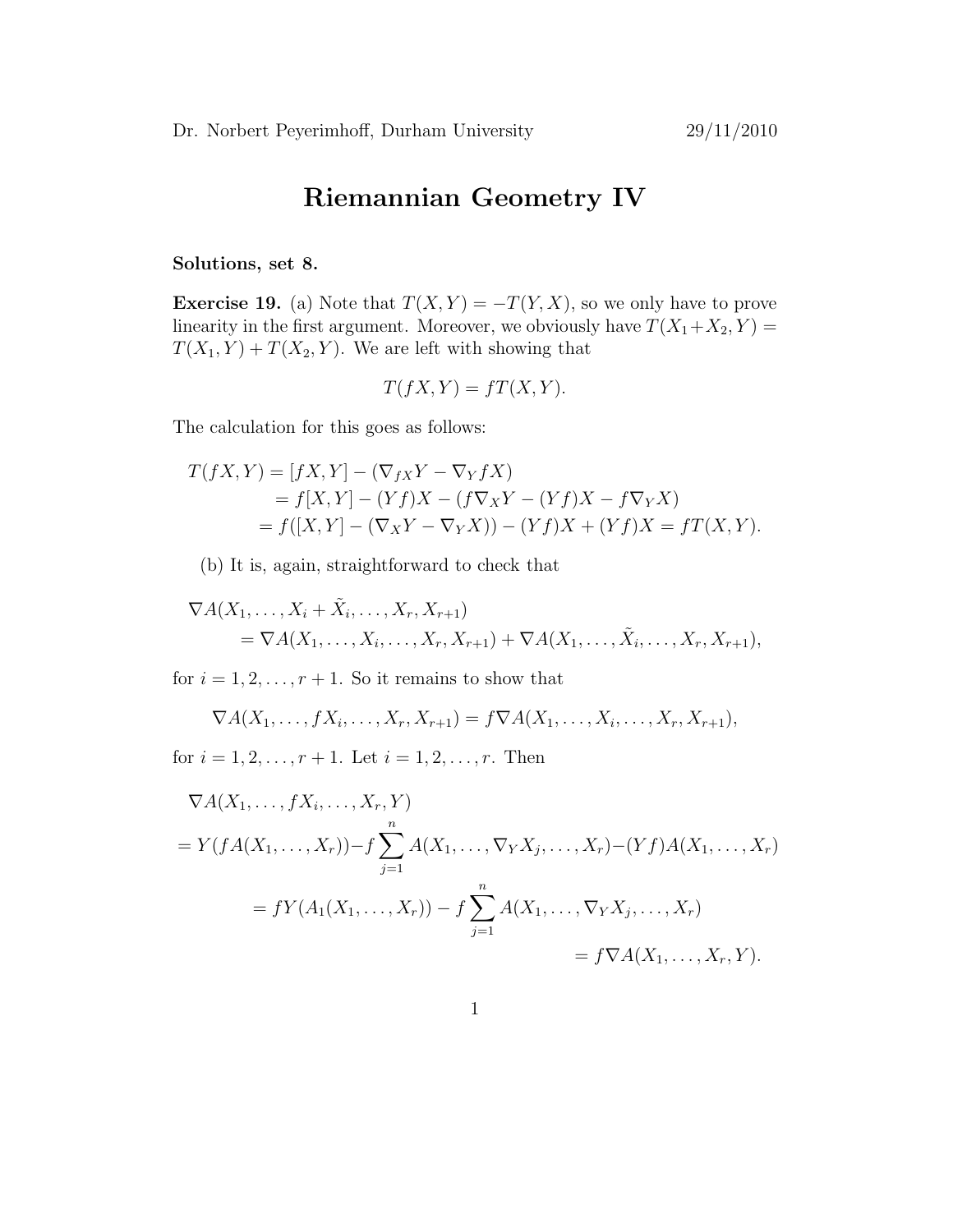Finally, we obtain

$$
\nabla A(X_1, \dots, X_r, fY)
$$
  
=  $fY(A(X_1, \dots, X_2)) - \sum A(X_1, \dots, f\nabla_Y X_j, \dots, X_r)$   
=  $f\nabla A(X_1, \dots, X_r, Y).$ 

(c) Using (b), we obtain

$$
\nabla G(X,Y,Z) = Z(\langle X,Y \rangle) - \langle \nabla_Z X,Y \rangle - \langle X, \nabla_Z Y \rangle.
$$

Then  $\nabla G \equiv 0$  means precisely that the affine connection  $\nabla$  has the "Riemannian property".

Exercise 20. (a) We have

$$
\frac{\partial}{\partial x_1}\Big|_{\varphi^{-1}(x_1,x_2)} = (f'(x_1)\cos x_2, f'(x_1)\sin x_2, g'(x_1)),
$$
  
\n
$$
\frac{\partial}{\partial x_2}\Big|_{\varphi^{-1}(x_1,x_2)} = (-f(x_1)\sin x_2, f(x_1)\cos x_2, 0).
$$

This implies that

$$
(g_{ij}) = \begin{pmatrix} (f'(x_1))^2 + (g'(x_1))^2 & 0\\ 0 & f^2(x_1) \end{pmatrix}
$$

and

$$
(g^{ij}) = \begin{pmatrix} \frac{1}{(f'(x_1))^2 + (g'(x_1))^2} & 0\\ 0 & \frac{1}{f^2(x_1)} \end{pmatrix}.
$$

,

Consequently, the Christoffel symbols are calculated as

$$
\Gamma_{11}^{1} = \frac{1}{2}g^{11}(g_{11,1} + g_{11,1} - g_{11,1}) = \frac{f'(x_1)f''(x_1) + g'(x_1)g''(x_1)}{(f'(x_1))^2 + (g'(x_1))^2}
$$
  
\n
$$
\Gamma_{11}^{2} = \frac{1}{2}g^{22}(g_{12,1} + g_{12,1} - g_{11,2}) = 0,
$$
  
\n
$$
\Gamma_{12}^{1} = \frac{1}{2}g^{11}(g_{11,2} + g_{12,1} - g_{12,1}) = 0 = \Gamma_{21}^{1},
$$
  
\n
$$
\Gamma_{12}^{2} = \frac{1}{2}g^{22}(g_{12,2} + g_{22,1} - g_{12,2}) = \frac{f'(x_1)}{f(x_1)} = \Gamma_{21}^{2},
$$
  
\n
$$
\Gamma_{22}^{1} = \frac{1}{2}g^{11}(g_{12,2} + g_{12,2} - g_{22,1}) = \frac{-f(x_1)f'(x_1)}{(f'(x_1))^2 + (g'(x_1))^2},
$$
  
\n
$$
\Gamma_{22}^{2} = \frac{1}{2}g^{22}(g_{22,2} + g_{22,2} - g_{22,2}) = 0.
$$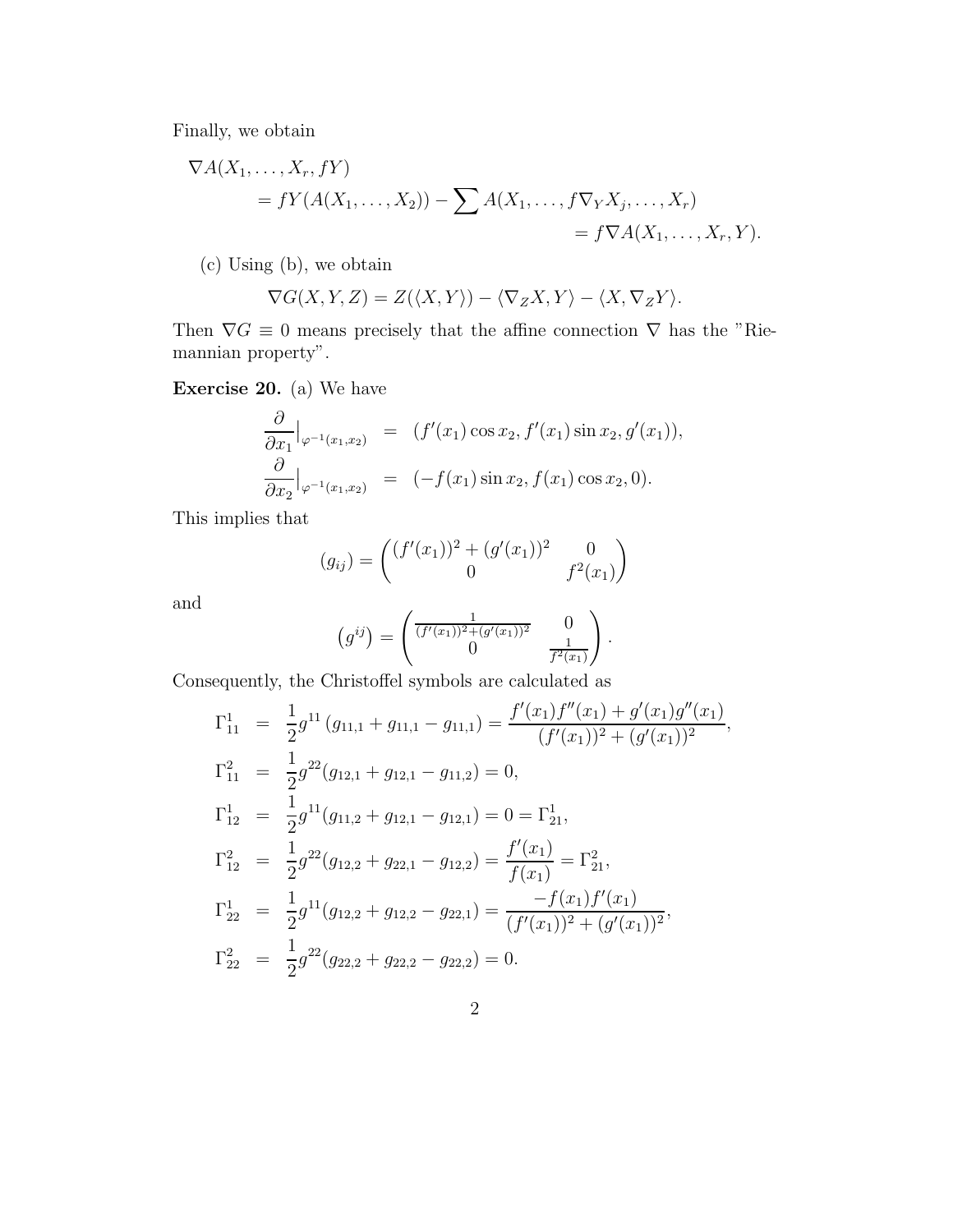This implies that

$$
\nabla_{\frac{\partial}{\partial x_1}} \frac{\partial}{\partial x_1} = \frac{f'(x_1) f''(x_1) + g'(x_1) g''(x_1)}{(f'(x_1))^2 + (g'(x_1))^2} \frac{\partial}{\partial x_1},
$$
  
\n
$$
\nabla_{\frac{\partial}{\partial x_1}} \frac{\partial}{\partial x_2} = \frac{f'(x_1)}{f(x_1)} \frac{\partial}{\partial x_2},
$$
  
\n
$$
\nabla_{\frac{\partial}{\partial x_2}} \frac{\partial}{\partial x_1} = \frac{f'(x_1)}{f(x_1)} \frac{\partial}{\partial x_2},
$$
  
\n
$$
\nabla_{\frac{\partial}{\partial x_2}} \frac{\partial}{\partial x_2} = \frac{-f(x_1) f'(x_1)}{(f'(x_1))^2 + (g'(x_1))^2} \frac{\partial}{\partial x_1}
$$

(b) Note that we have

$$
\gamma_1'(t) = \frac{\partial}{\partial x_1}\big|_{\gamma_1(t)}.
$$

This implies that

$$
\begin{split} \left(\frac{D}{dt}\gamma_1'\right)(t) &= \nabla_{\gamma_1'(t)}\frac{\partial}{\partial x_1} = \left(\nabla_{\frac{\partial}{\partial x_1}}\frac{\partial}{\partial x_1}\right)(\gamma_1(t)) \\ &= \frac{f'(x_1+t)f''(x_1+t) + g'(x_1+t)g''(x_1+t)}{(f'(x_1+t))^2 + (g'(x_1+t))^2}\frac{\partial}{\partial x_1}\big|_{\gamma_1(t)} \in T_{\gamma_1(t)}M. \end{split}
$$

The condition  $\frac{D}{dt}\gamma'_1 \equiv 0$  is equivalent to  $f'(t)f''_2(t) + g'(t)g''(t) = 0$  for all  $t \in (a, b)$ . This is equivalent to  $(f'(t))^2 + (g'(t))^2 = constant$ . Since

$$
||c'(t)||^2 = (f'(t))^2 + (g'(t))^2,
$$

we conclude that  $\frac{D}{dt}\gamma'_1$  vanishes identically if and only if c is parametrized propertional to arc-length. Since c and  $\gamma_1$  are obtained from each other by an isometry of  $\mathbb{R}^3$ , namely a rotation by the angle  $x_2$  around the vertical Z-axis, c is parametrized proportional to arc-length if and only if  $\gamma_1$  is parametrized proportional to arc-length. As explained in Example 25, the property  $\frac{D}{dt}\gamma_1' \equiv$ 0 is equivalent to the fact that  $\gamma_1$  is a geodesic.

(c) We have

$$
\gamma_2'(t) = \frac{\partial}{\partial x_2}\big|_{\gamma_2(t)}.
$$